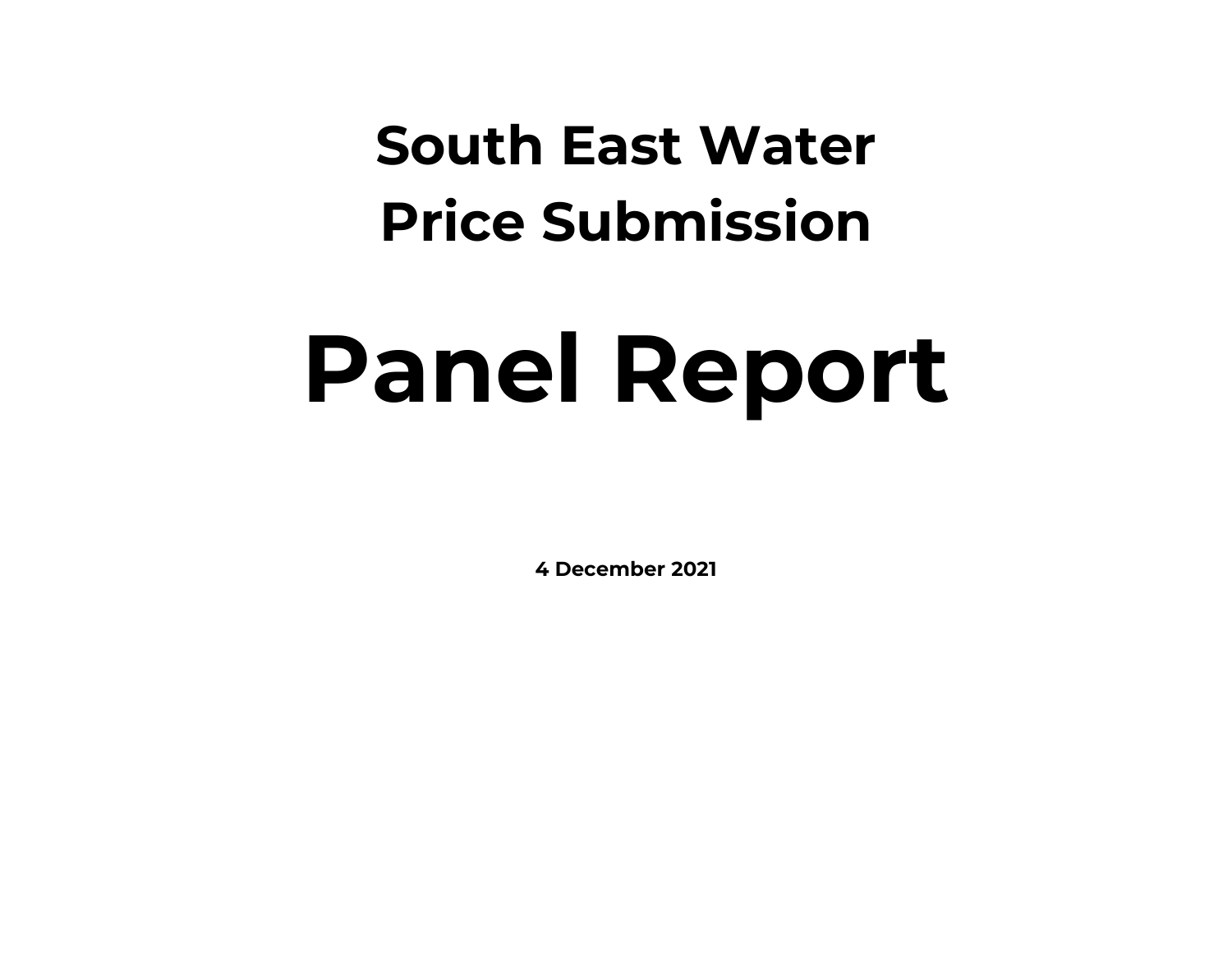### **Remit**

*Water is essential to all of us, and our community has different needs and expectations regarding our water and sewerage services.*

*How should we balance differing community needs and cost our services effectively for current and future communities?*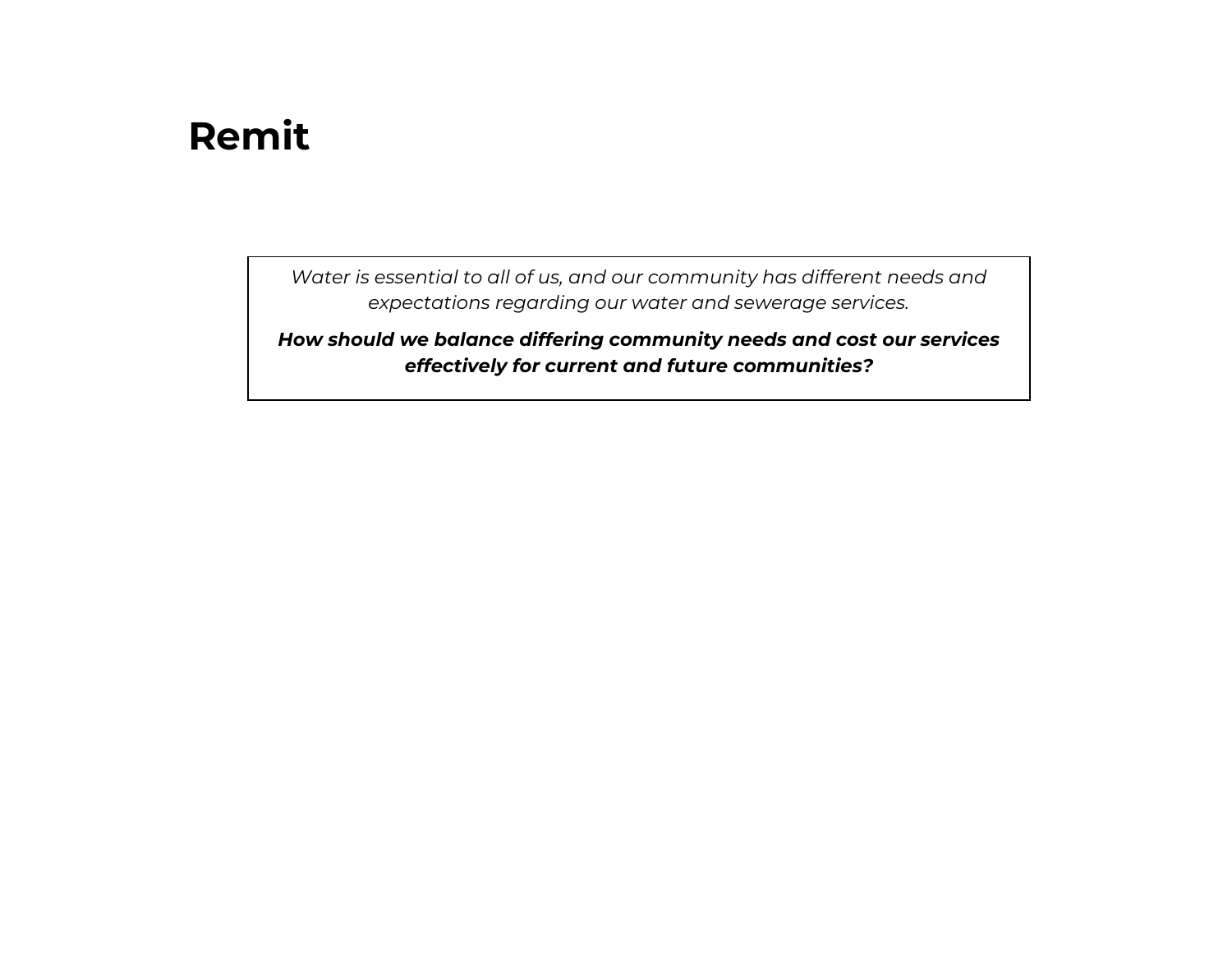## **Introduction**

In late September of 2021, 50 of 10,000 South East Water customers were selected to be a part of the South East Water Price Submission Community Panel. The panel is composed of various demographics that encompass the consumer base of South East Water.

Through 7 full day zoom sessions from October to December, we were provided with detailed and in depth information from a range of sources to give us a deeper understanding and inform our price submission decisions for 2023-2028.

Our remit underpinning our recommendations is "How should we balance differing community needs and cost our services effectively for current and future communities?" We were given time and support to consider and discuss information and ideas, weigh up issues and agree on recommendations.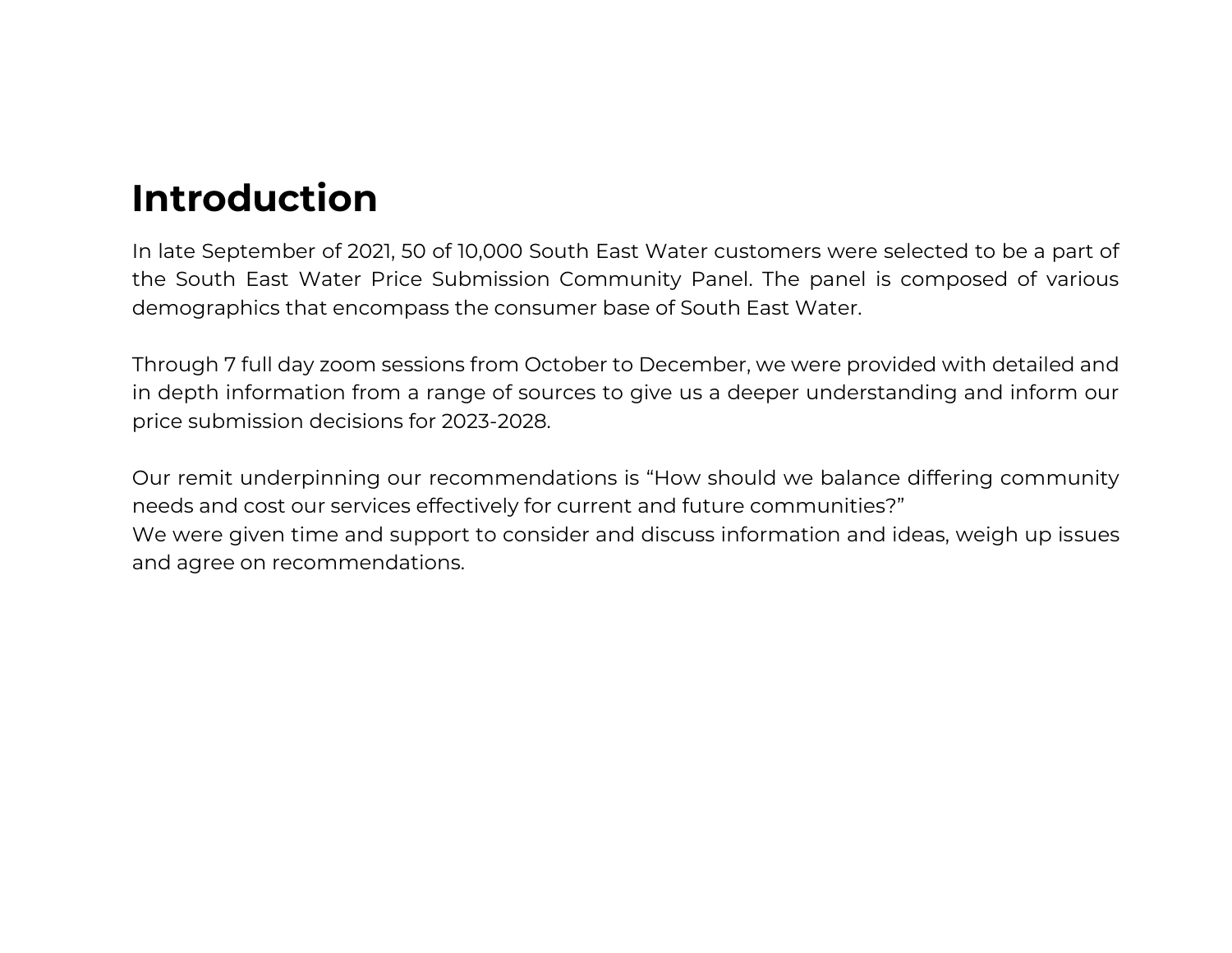| <b>Heading</b>                | What would best describe the experience we want in a few key words?                                                                                                                                                                      |
|-------------------------------|------------------------------------------------------------------------------------------------------------------------------------------------------------------------------------------------------------------------------------------|
|                               | Water security (quality and quantity) achieved sustainably for now and the future.                                                                                                                                                       |
| <b>Description</b><br>оf      | What sort of service (more, less, same or different) do you want and why is this important? Provide<br>any evidence to support?                                                                                                          |
| experience                    | Increase SEW's commitment to providing alternative water sources for current and future generations in a<br>sustainable and cost effective manner. Recommend installing a system that uses alternative water sources<br>where practical. |
| <b>What is</b>                | How would we know if this was successful?                                                                                                                                                                                                |
| success?                      | Increased uptake and installation of alternative water systems where practical.                                                                                                                                                          |
|                               | Increased alternative water use by customers that already have access to alternative water.                                                                                                                                              |
|                               | Develop a strategy to connect (the highest amount possible) properties to alternative water.                                                                                                                                             |
| <b>What should</b><br>happen? | What should be offered to people if this experience is not met by South East Water?                                                                                                                                                      |
|                               | SEW needs to continually monitor the status and act with urgency should the need arise.                                                                                                                                                  |
|                               | If alternate water usage isn't increasing, provide an explanation as to why.                                                                                                                                                             |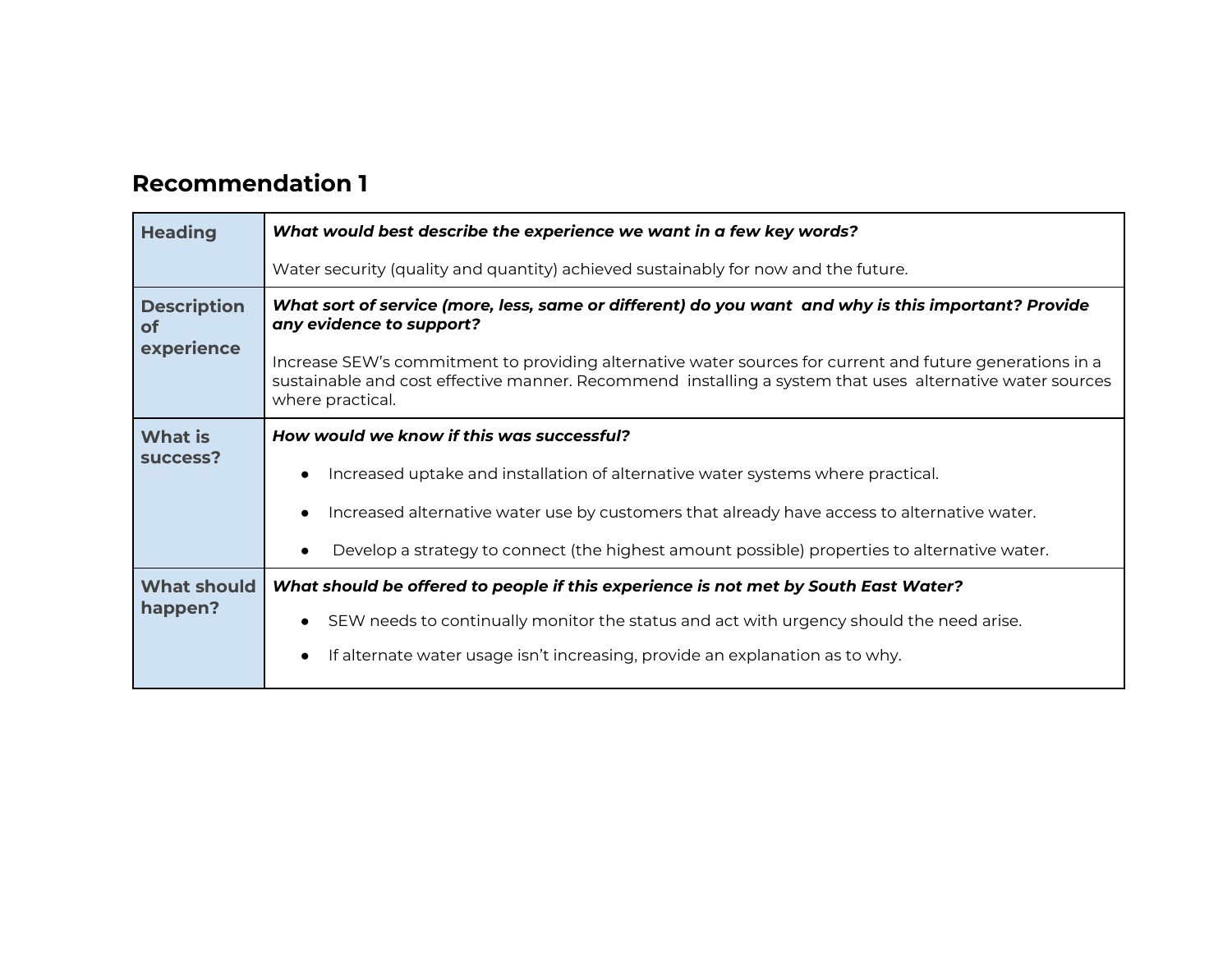| <b>Heading</b>                   | What would best describe the experience we want in a few key words?                                                                                                                                                                                                                   |
|----------------------------------|---------------------------------------------------------------------------------------------------------------------------------------------------------------------------------------------------------------------------------------------------------------------------------------|
|                                  | Reliable service across the whole network                                                                                                                                                                                                                                             |
| <b>Description</b><br><b>of</b>  | What sort of service (more, less, same or different) do you want and why is this important? Provide any<br>evidence to support?                                                                                                                                                       |
| experience                       | Increase spending on proactive planned maintenance and upgrades to systems and processes to<br>reduce unplanned disruptions.<br>Stricter targets on disruptions (fewer disruptions).<br>Environmentally sustainable materials and processes are prioritised and implemented where the |
|                                  | benefits outweigh the costs and they are not cost prohibitive                                                                                                                                                                                                                         |
| <b>What is</b><br>success?       | How would we know if this was successful?<br>Reduced unplanned disruptions to our sewage and water supply in a cost-effective way.                                                                                                                                                    |
| <b>What</b><br>should<br>happen? | What should be offered to people if this experience is not met by South East Water?<br>Current consumers compensation for sewer spills is maintained at \$1500.<br>Consideration be given to compensating affected businesses.                                                        |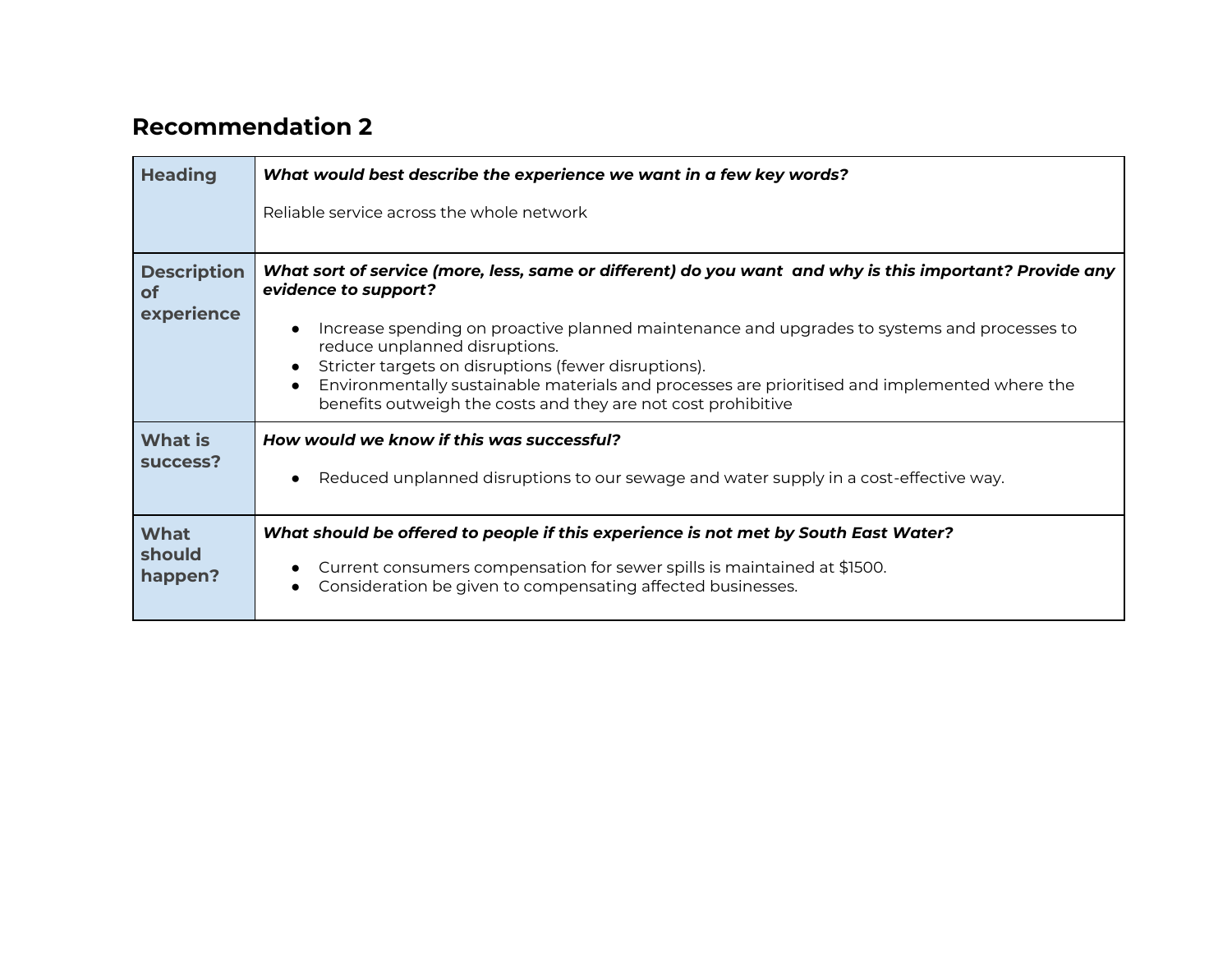| <b>Heading</b>                                | What would best describe the experience we want in a few key words?                                                                                                                                                                                                             |
|-----------------------------------------------|---------------------------------------------------------------------------------------------------------------------------------------------------------------------------------------------------------------------------------------------------------------------------------|
|                                               | <b>Water Security Awareness</b>                                                                                                                                                                                                                                                 |
| <b>Description</b><br><b>of</b><br>experience | What sort of service (more, less, same or different) do you want and why is this important?<br><b>Provide any evidence to support?</b>                                                                                                                                          |
|                                               | Educating all demographics (as well as future generations ie schools) about the importance of:<br>water supply,<br>water wastage and disposal,<br>$\circ$<br>water as a valuable but finite resource<br>$\circ$<br>alternative water reducing strain on the network.<br>$\circ$ |
| <b>What is</b><br>success?                    | How would we know if this was successful?                                                                                                                                                                                                                                       |
|                                               | • Success will be determined on the efficient water usage of the average household over a<br>period of time (SEW to determine time frame dependent on campaign).                                                                                                                |
| <b>What</b><br>should<br>happen?              | What should be offered to people if this experience is not met by South East Water?                                                                                                                                                                                             |
|                                               | Survey/Questionnaires to be sent out to measure level of awareness. SEW to report on<br>∉<br>these findings.                                                                                                                                                                    |
|                                               | • SEW to report on what they are doing in regards to education within the community                                                                                                                                                                                             |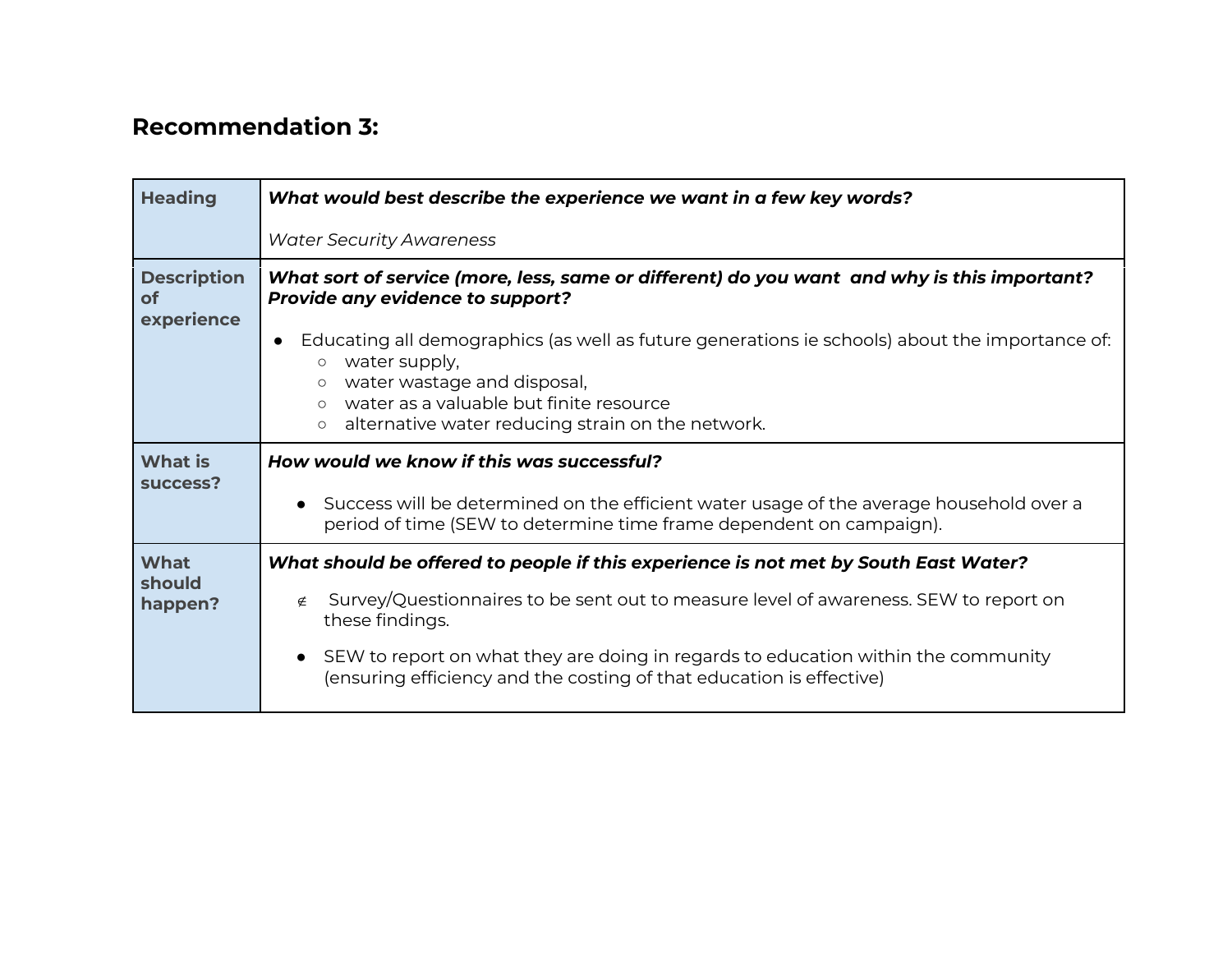| <b>Heading</b>                              | What would best describe the experience we want in a few key words?                                                                                                                                                                                                                                                                                        |
|---------------------------------------------|------------------------------------------------------------------------------------------------------------------------------------------------------------------------------------------------------------------------------------------------------------------------------------------------------------------------------------------------------------|
|                                             | Bill to be clear, simple (easy to navigate) and transparent                                                                                                                                                                                                                                                                                                |
| <b>Descripti</b><br>on of<br>experien<br>ce | What sort of service (more, less, same or different) do you want and why is this important?<br><b>Provide any evidence to support?</b><br>Provide facts/tips in every bill for all account holders usage<br>Customers should be encouraged to receive electronic bills- those who don't have access to<br>$\bullet$<br>technology still receive paper bill |
|                                             | Accessibility to all customers, e.g all languages, ability, and age etc.                                                                                                                                                                                                                                                                                   |
| <b>What is</b><br>success?                  | How would we know if this was successful?                                                                                                                                                                                                                                                                                                                  |
|                                             | Reduction in complaints received from customers related to satisfaction or understanding of<br>their bill<br>An increase in customers receiving electronic bills.<br>The bill is easily understood and navigated by all customer groups.                                                                                                                   |
| <b>What</b>                                 | What should be offered to people if this experience is not met by South East Water?                                                                                                                                                                                                                                                                        |
| should<br>happen?                           | Utilise complaint data to improve the bill format.                                                                                                                                                                                                                                                                                                         |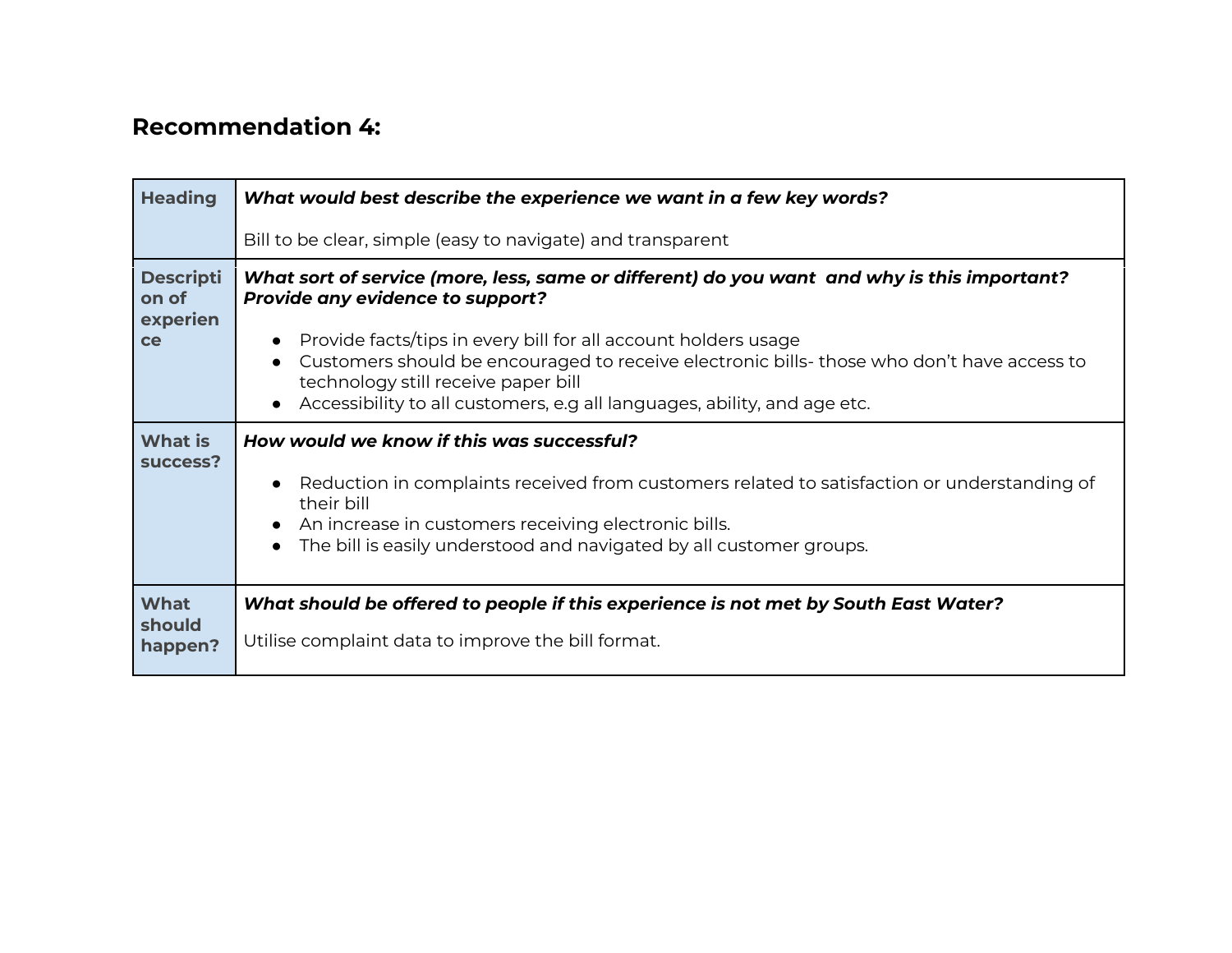| <b>Heading</b>                  | What would best describe the experience we want in a few key words?                                                                                                                                            |
|---------------------------------|----------------------------------------------------------------------------------------------------------------------------------------------------------------------------------------------------------------|
|                                 | Digital Meter Rollout                                                                                                                                                                                          |
| <b>Description</b><br><b>of</b> | What sort of service (more, less, same or different) do you want and why is this important?<br>Provide any evidence to support?                                                                                |
| experience                      | Replacing all meters with digital meters over 5 years                                                                                                                                                          |
|                                 | Ongoing communication (through the use of an app, SMS or other appropriate method according<br>to customers' circumstance) of accurate, insightful data, and timely notification of any faults or<br>leakages. |
|                                 | Facilitation of flexible payment terms.                                                                                                                                                                        |
| <b>What is</b>                  | How would we know if this was successful?                                                                                                                                                                      |
| success?                        | Meters are rolled out within the time frame.                                                                                                                                                                   |
|                                 | Consumers receive timely notification of leakages or disruptions.                                                                                                                                              |
|                                 | SEW to identify benefit targets for consumers and the network due to digital meter installations.<br>Water wastage across the network drops.                                                                   |
| What<br>should<br>happen?       | What should be offered to people if this experience is not met by South East Water?<br>Transparent communication between SEW and customers regarding why rollout targets are not<br>met.                       |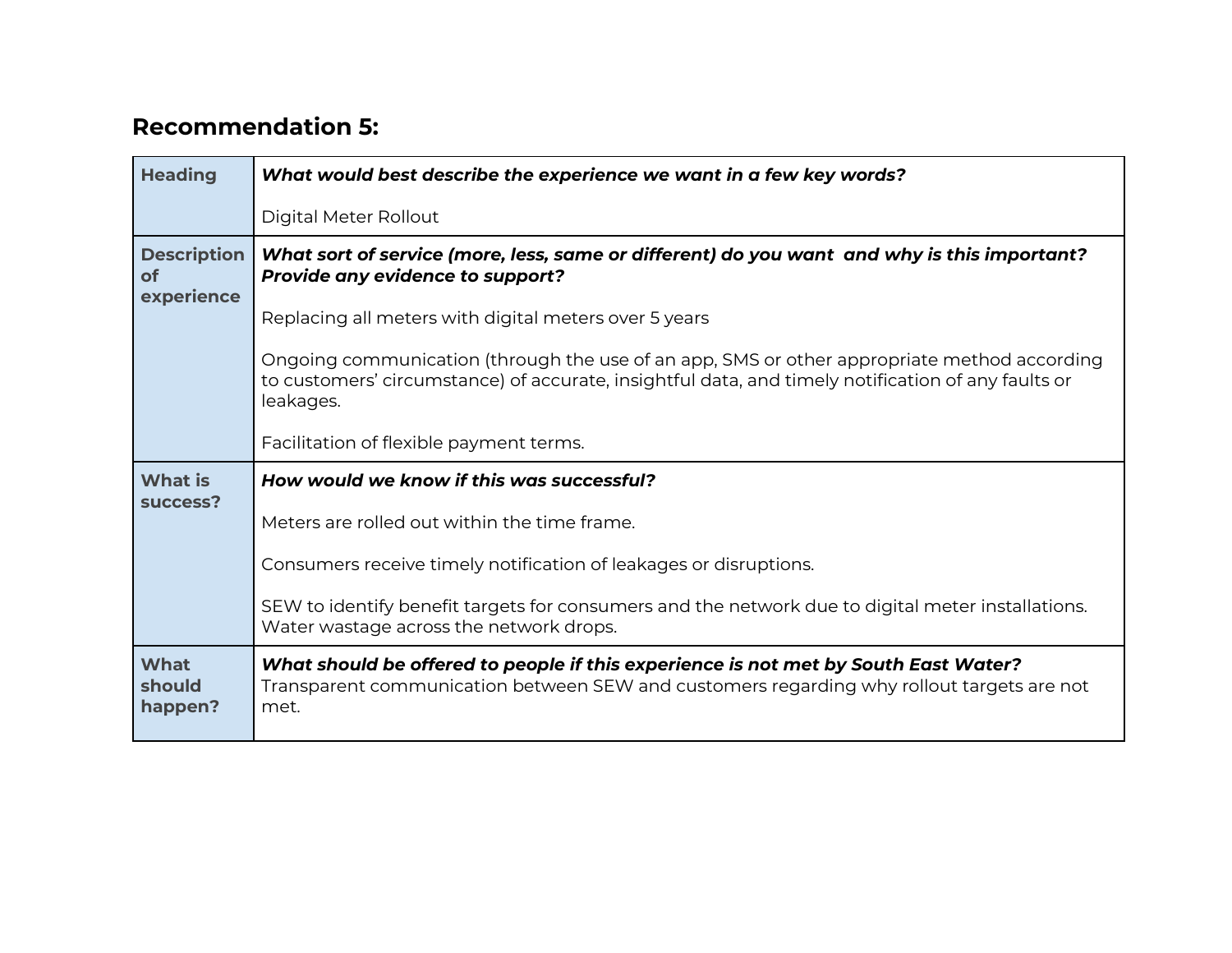| <b>Heading</b>                                | What would best describe the experience we want in a few key words?<br>Effective and Efficient Communication                                                                                                                                                                                                                                                                                                                                                                                                       |
|-----------------------------------------------|--------------------------------------------------------------------------------------------------------------------------------------------------------------------------------------------------------------------------------------------------------------------------------------------------------------------------------------------------------------------------------------------------------------------------------------------------------------------------------------------------------------------|
| <b>Description</b><br><b>of</b><br>experience | What sort of service (more, less, same or different) do you want and why is this important?<br><b>Provide any evidence to support?</b><br>Continue to receive communication via bills (paper or e-bill).<br>Ability to opt in or out of email communication by SEW for those with an online account.<br>Email notifications of works happening before, during and after disruptions. In addition,<br>paper and text message notices for planned disruptions, and text message alerts for<br>unplanned disruptions. |
| <b>What is</b><br>success?                    | How would we know if this was successful?<br>Reduced complaints as customers have been notified well in advance.<br>$\bullet$                                                                                                                                                                                                                                                                                                                                                                                      |
| What<br>should<br>happen?                     | What should be offered to people if this experience is not met by South East Water?<br>Assurance to the customer that water is suitable for use again.<br>∉<br>Discount on the next bill for substantial inconvenience as a result of no communication (eg<br>a week with no water).                                                                                                                                                                                                                               |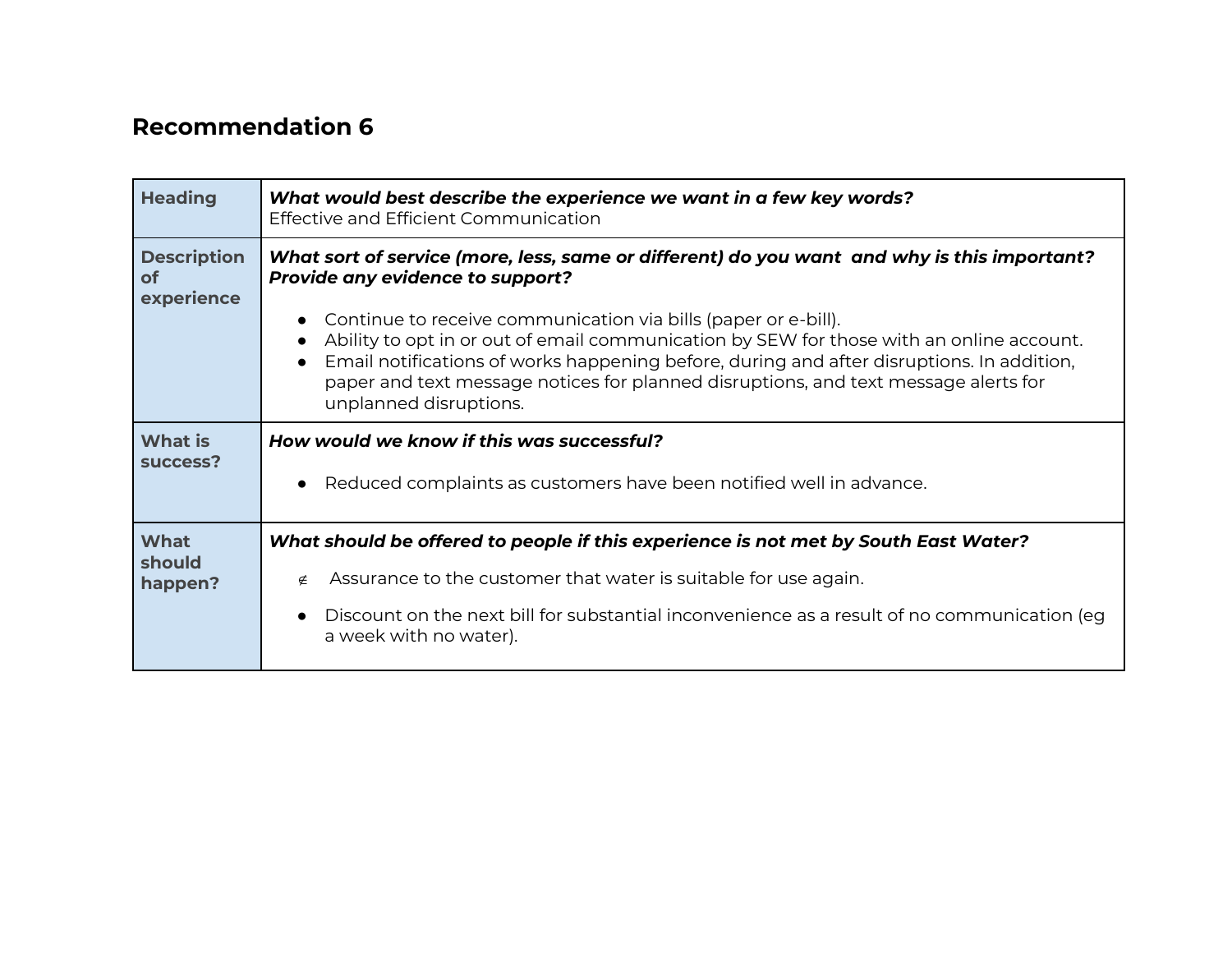| <b>Heading</b>                                | What would best describe the experience we want in a few key words?                                                                                                                                                                                                                                                                                                                                                                                                                                                                                                                                                                                        |
|-----------------------------------------------|------------------------------------------------------------------------------------------------------------------------------------------------------------------------------------------------------------------------------------------------------------------------------------------------------------------------------------------------------------------------------------------------------------------------------------------------------------------------------------------------------------------------------------------------------------------------------------------------------------------------------------------------------------|
|                                               | Delivery of innovative and best service methodology by SEW.                                                                                                                                                                                                                                                                                                                                                                                                                                                                                                                                                                                                |
| <b>Description</b><br><b>of</b><br>experience | What sort of service (more, less, same or different) do you want and why is this important?<br>Provide any evidence to support?<br>To ensure that the delivery of the service and the methodology of that delivery is leading edge and<br>best practice.<br>Aims for innovation:<br>Security of water supply<br>2 Sustainable delivery of all services (e.g water and sewerage)<br>Innovation may include:<br>Recycling options<br>3<br>Become a leader in the use of smart technology<br>$\overline{4}$<br>Make use of innovative communication technology<br>5<br>Benchmarking and aspiration toward best practice in comparison to like providers.<br>6 |
| <b>What is</b><br>success?                    | How would we know if this was successful?<br>Water and sewerage service delivery is provided with the appropriate mix of sources with the latest<br>technology including established areas.<br>Information and education is undertaken making use of any technological advancements made.<br>They compare favorably to other utility providers aiming for best practice.<br>Delivery of environmental/R&D type projects.                                                                                                                                                                                                                                   |
| <b>What</b><br>should<br>happen?              | What should be offered to people if this experience is not met by South East Water?<br>Funding of third party environmental/R&D type projects outside of SEW.                                                                                                                                                                                                                                                                                                                                                                                                                                                                                              |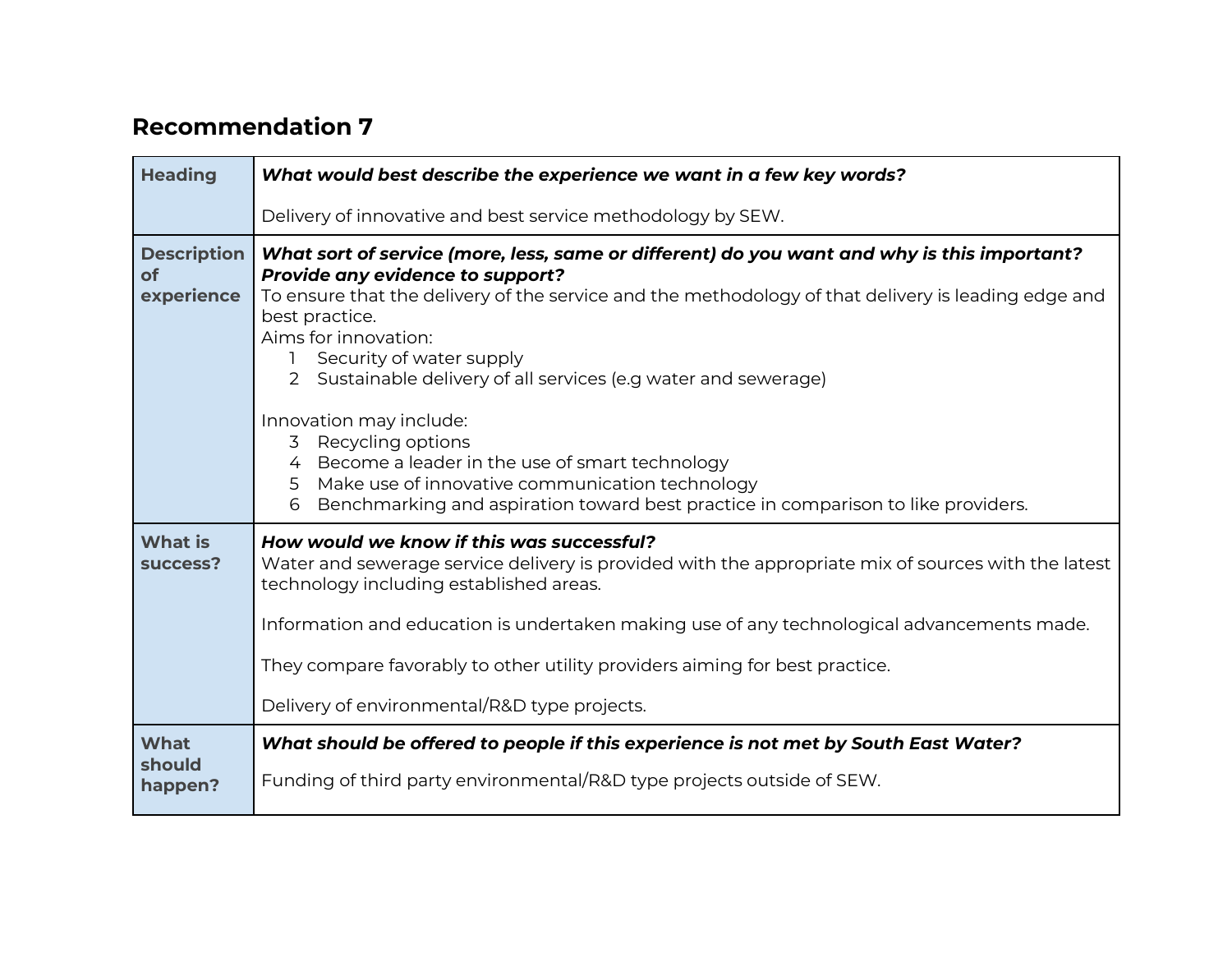| <b>Heading</b>                                | What would best describe the experience we want in a few key words?                                                                                                                                                                                                                                                                                                                                                             |
|-----------------------------------------------|---------------------------------------------------------------------------------------------------------------------------------------------------------------------------------------------------------------------------------------------------------------------------------------------------------------------------------------------------------------------------------------------------------------------------------|
|                                               | Affordable and accessible service.                                                                                                                                                                                                                                                                                                                                                                                              |
| <b>Description</b><br><b>of</b><br>experience | What sort of service (more, less, same or different) do you want and why is this important?<br><b>Provide any evidence to support?</b>                                                                                                                                                                                                                                                                                          |
|                                               | Continue providing bill relief to customers on a needs basis.<br>Review tiered pricing for commercial and high water usage customers only.<br>Create a fund to help support vulnerable customers when in need (optional participation).<br>SEW continues to work with community panels/groups to gain feedback from consumers to<br>understand why they are unable to pay their bills and how SEW can better assist them during |
|                                               | times of need.                                                                                                                                                                                                                                                                                                                                                                                                                  |
| <b>What is</b><br>success?                    | How would we know if this was successful?                                                                                                                                                                                                                                                                                                                                                                                       |
|                                               | Positive feedback received from customers who require assistance.<br>Having established a fund to assist/help the vulnerable.<br>A reduction of unpaid bills.                                                                                                                                                                                                                                                                   |
|                                               | Reasonable/affordable price increases.                                                                                                                                                                                                                                                                                                                                                                                          |
| What<br>should                                | What should be offered to people if this experience is not met by South East Water?<br>Explanation of why services were not delivered/met via digital or other means.                                                                                                                                                                                                                                                           |
| happen?                                       | Compensation to customer /penalty to SEW for substantial delivery failures and interruptions.                                                                                                                                                                                                                                                                                                                                   |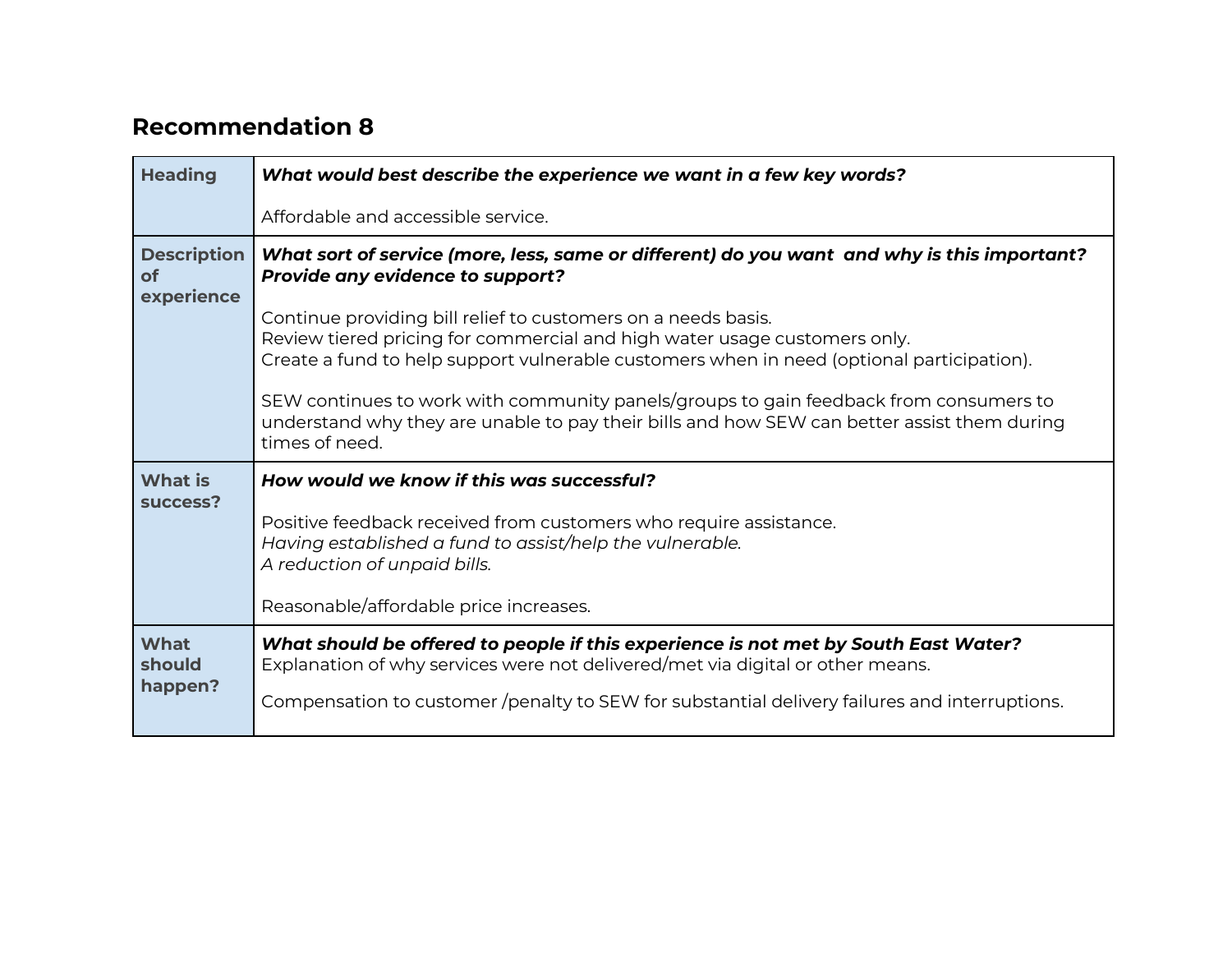## **Minority Reports**

#### *A note on minority reports:*

- *Written by at least 3 people*
- *Two or less want to say something = separate submission to South East Water*
- *Not to exceed one page in length – follows the format in our report*

#### **Minority Report 1:**

| <b>Heading</b>                  | What would best describe the experience we want in a few key words? (3-5 words)                                                                                                                                                            |
|---------------------------------|--------------------------------------------------------------------------------------------------------------------------------------------------------------------------------------------------------------------------------------------|
|                                 | Recycled water for agriculture and business.                                                                                                                                                                                               |
| <b>Description</b>              | What sort of service (more, less, same or different) do you want and why is this important?<br>Provide any evidence to support? (3-4 sentences                                                                                             |
|                                 | Utilization of the recycled water available through the Eastern Treatment plant for use by agriculture<br>and food processing businesses within the Outer South East Region of Melbourne and<br>Western/Southern Gippsland (eg: pipeline). |
| Recommendati<br>on this relates | List the recommendation number or name this relates to - if applicable.                                                                                                                                                                    |
| to (if applicable)              | Recommendation 1: Water security (quality and quantity) achieved sustainably for now and the<br>future.                                                                                                                                    |